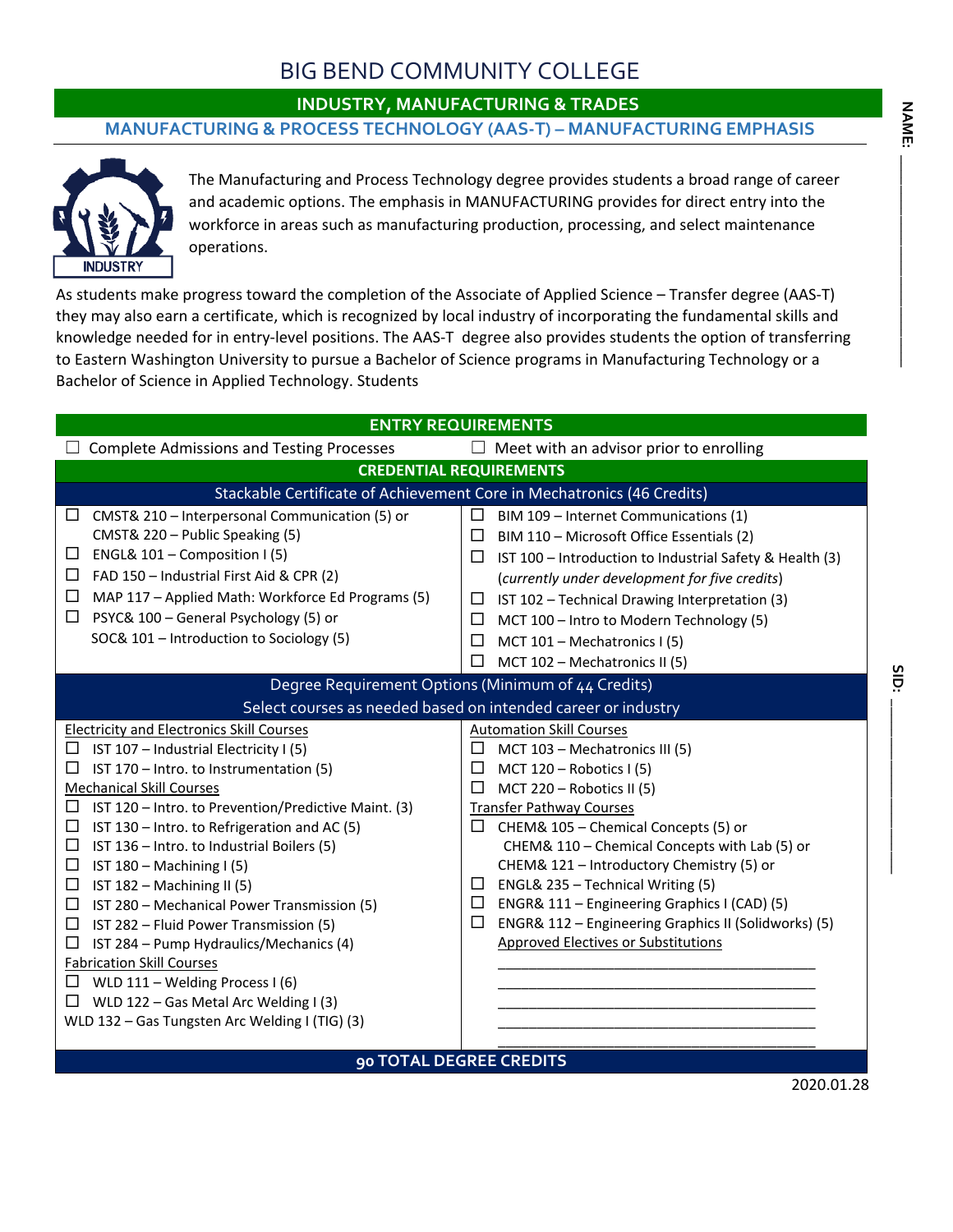### **M&PT – MANUFACTURING PRE-REQUISITE FLOW CHART**

Start by talking with your assigned advisor to determine which courses to take first based on your placement scores.

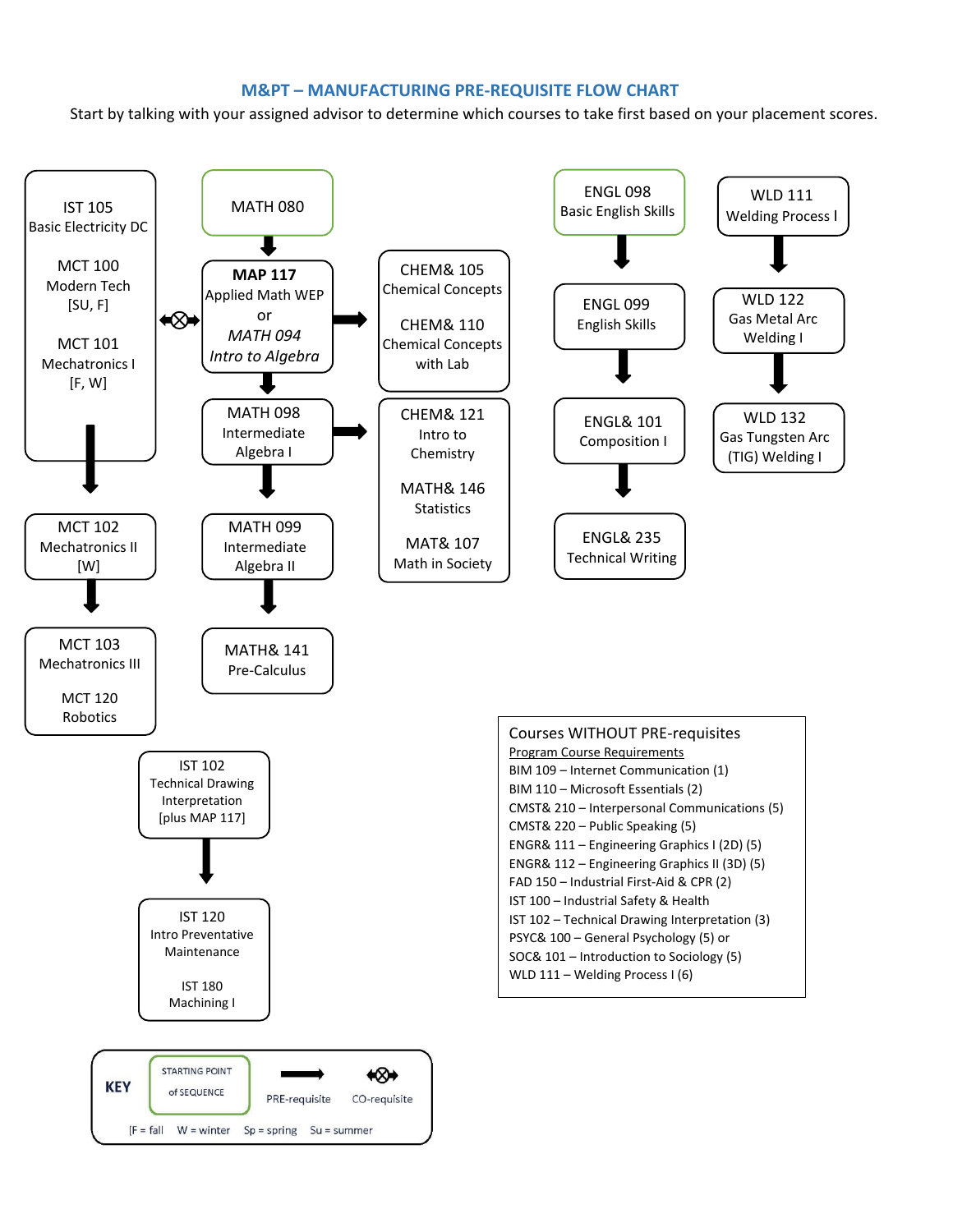| M&P MANUFACTURING QUARTERLY PROGRAM PLAN (YEAR ONE) |                                         |                                         |  |  |
|-----------------------------------------------------|-----------------------------------------|-----------------------------------------|--|--|
| <b>FALL (16 CR)</b>                                 | WINTER (15 CR)                          | SPRING (15 CR)                          |  |  |
| IST 100 (3)                                         | BIM 109 (1)                             | CMST& 210 or 220 (5)                    |  |  |
| IST 102 (3)                                         | BIM 110 (2)                             | MCT 102 (5)                             |  |  |
| MAP 117 (5)                                         | FAD 150 (2)                             | PSYC& 100 or SOC& 101 (5)               |  |  |
| MCT 100 (5)                                         | ENGL& 101(5)                            |                                         |  |  |
|                                                     | MCT 101 (5)                             |                                         |  |  |
|                                                     | <b>ADVISING</b>                         |                                         |  |  |
| <b>FALL</b>                                         | <b>WINTER</b>                           | <b>SPRING</b>                           |  |  |
| $\Box$ BBCC Foundation scholarship app              | $\Box$ Assess program plan with advisor | $\Box$ Assess program plan with advisor |  |  |
| Fill out FAFSA or WAFSA for next<br>$\Box$          | Complete letter of intent for Year 2    | $\Box$ Prepare for Year 2               |  |  |
| year                                                |                                         | Apply for Certificate of                |  |  |
| Meet with your advisor<br>⊔                         |                                         | Achievement                             |  |  |

| M&PT MANUFACTURING QUARTERLY PROGRAM PLAN (YEAR TWO) |                                  |                               |                                    |  |
|------------------------------------------------------|----------------------------------|-------------------------------|------------------------------------|--|
| <b>SUMMER (CR)</b>                                   | FALL(15 CR)                      | WINTER (15 CR)                | SPRING (15 CR)                     |  |
| ** OPTIONAL QUARTER**                                | SELECT COURSES WITH YOUR         | SELECT COURSES WITH YOUR      | SELECT COURSES WITH YOUR           |  |
| Work with advisor to identify                        | ADVISOR BASED ON DESIRED         | ADVISOR BASED ON DESIRED      | ADVISOR BASED ON DESIRED           |  |
| courses                                              | <b>SKILLS &amp; CAREER</b>       | <b>SKILLS &amp; CAREER</b>    | <b>SKILLS &amp; CAREER</b>         |  |
|                                                      |                                  | <b>ADVISING</b>               |                                    |  |
| <b>SUMMER</b>                                        | <b>FALL</b>                      | <b>WINTER</b>                 | SPRING                             |  |
| $\Box$ Fill out FAFSA or WAFSA                       | $\Box$ Assess program plan       | Assess program plan with<br>□ | $\Box$ Apply for graduation        |  |
| for next year                                        | with advisor                     | advisor                       | <b>Utilize Career Services for</b> |  |
| $\Box$ Meet with your advisor                        | $\Box$ Complete letter of intent | Explore career and<br>$\Box$  | assistance with resume,            |  |
|                                                      | for Year 2                       | transfer options              | interview prep, etc.               |  |

| <b>QUARTERLY REGISTRATION PLANNING</b>    |       |                |                          |             |       |
|-------------------------------------------|-------|----------------|--------------------------|-------------|-------|
| QUARTER □ FALL □ WINTER □ SPRING □ SUMMER |       |                | REGISTRATION ACCESS CODE |             |       |
| <b>CLASS</b>                              | TITLE | <b>CREDITS</b> | <b>DAYS</b>              | <b>TIME</b> | ITEM# |
|                                           |       |                |                          |             |       |
|                                           |       |                |                          |             |       |
|                                           |       |                |                          |             |       |
|                                           |       |                |                          |             |       |
|                                           |       |                |                          |             |       |
|                                           |       |                |                          |             |       |

| <b>QUARTERLY REGISTRATION PLANNING</b>    |              |                |                            |  |        |
|-------------------------------------------|--------------|----------------|----------------------------|--|--------|
| QUARTER □ FALL □ WINTER □ SPRING □ SUMMER |              |                | REGISTRATION ACCESS CODE   |  |        |
| <b>CLASS</b>                              | <b>TITLE</b> | <b>CREDITS</b> | <b>DAYS</b><br><b>TIME</b> |  | ITEM # |
|                                           |              |                |                            |  |        |
|                                           |              |                |                            |  |        |
|                                           |              |                |                            |  |        |
|                                           |              |                |                            |  |        |
|                                           |              |                |                            |  |        |
|                                           |              |                |                            |  |        |

**NAME: \_\_\_\_\_\_\_\_\_\_\_\_\_\_\_\_\_\_\_\_\_\_\_\_\_\_\_\_**

**NAME:** 

 $\overline{1}$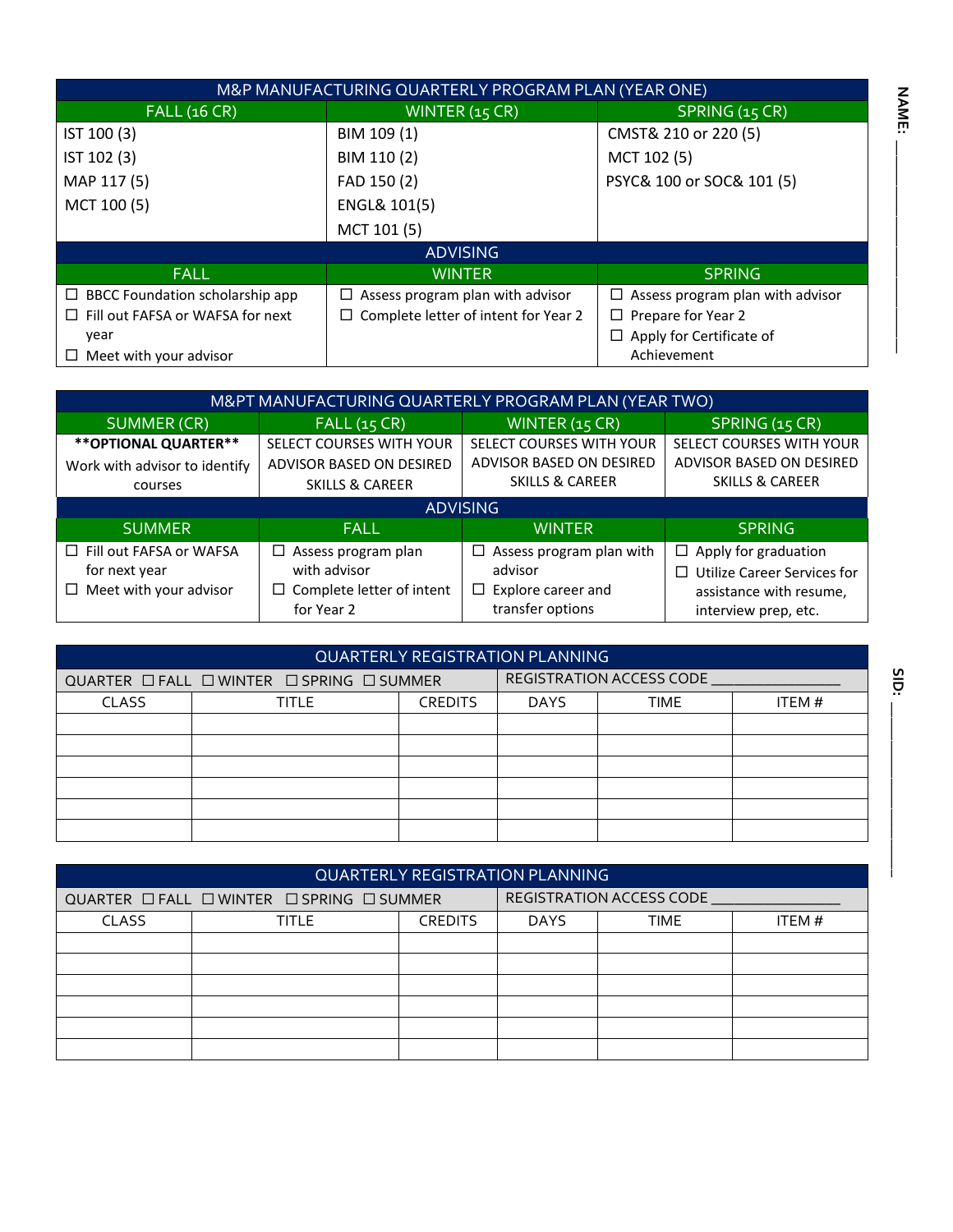| <b>QUARTERLY REGISTRATION PLANNING</b>    |       |                |                                 |  |        |
|-------------------------------------------|-------|----------------|---------------------------------|--|--------|
| QUARTER □ FALL □ WINTER □ SPRING □ SUMMER |       |                | <b>REGISTRATION ACCESS CODE</b> |  |        |
| <b>CLASS</b>                              | TITLE | <b>CREDITS</b> | <b>DAYS</b><br>TIME             |  | ITEM # |
|                                           |       |                |                                 |  |        |
|                                           |       |                |                                 |  |        |
|                                           |       |                |                                 |  |        |
|                                           |       |                |                                 |  |        |
|                                           |       |                |                                 |  |        |
|                                           |       |                |                                 |  |        |

|                                           | <b>QUARTERLY REGISTRATION PLANNING</b> |                |                            |  |        |  |
|-------------------------------------------|----------------------------------------|----------------|----------------------------|--|--------|--|
| QUARTER □ FALL □ WINTER □ SPRING □ SUMMER |                                        |                | REGISTRATION ACCESS CODE   |  |        |  |
| <b>CLASS</b>                              | TITLE                                  | <b>CREDITS</b> | <b>DAYS</b><br><b>TIME</b> |  | ITEM # |  |
|                                           |                                        |                |                            |  |        |  |
|                                           |                                        |                |                            |  |        |  |
|                                           |                                        |                |                            |  |        |  |
|                                           |                                        |                |                            |  |        |  |
|                                           |                                        |                |                            |  |        |  |
|                                           |                                        |                |                            |  |        |  |

| <b>QUARTERLY REGISTRATION PLANNING</b>    |              |                |                                 |             |       |
|-------------------------------------------|--------------|----------------|---------------------------------|-------------|-------|
| QUARTER □ FALL □ WINTER □ SPRING □ SUMMER |              |                | <b>REGISTRATION ACCESS CODE</b> |             |       |
| <b>CLASS</b>                              | <b>TITLE</b> | <b>CREDITS</b> | <b>DAYS</b>                     | <b>TIME</b> | ITEM# |
|                                           |              |                |                                 |             |       |
|                                           |              |                |                                 |             |       |
|                                           |              |                |                                 |             |       |
|                                           |              |                |                                 |             |       |
|                                           |              |                |                                 |             |       |
|                                           |              |                |                                 |             |       |

|                                           | <b>QUARTERLY REGISTRATION PLANNING</b> |                |                          |             |       |  |
|-------------------------------------------|----------------------------------------|----------------|--------------------------|-------------|-------|--|
| QUARTER □ FALL □ WINTER □ SPRING □ SUMMER |                                        |                | REGISTRATION ACCESS CODE |             |       |  |
| <b>CLASS</b>                              | <b>TITLE</b>                           | <b>CREDITS</b> | <b>DAYS</b>              | <b>TIME</b> | ITEM# |  |
|                                           |                                        |                |                          |             |       |  |
|                                           |                                        |                |                          |             |       |  |
|                                           |                                        |                |                          |             |       |  |
|                                           |                                        |                |                          |             |       |  |
|                                           |                                        |                |                          |             |       |  |
|                                           |                                        |                |                          |             |       |  |

| <b>QUARTERLY REGISTRATION PLANNING</b>    |              |                |                                 |             |       |
|-------------------------------------------|--------------|----------------|---------------------------------|-------------|-------|
| QUARTER □ FALL □ WINTER □ SPRING □ SUMMER |              |                | <b>REGISTRATION ACCESS CODE</b> |             |       |
| <b>CLASS</b>                              | <b>TITLE</b> | <b>CREDITS</b> | <b>DAYS</b>                     | <b>TIME</b> | ITEM# |
|                                           |              |                |                                 |             |       |
|                                           |              |                |                                 |             |       |
|                                           |              |                |                                 |             |       |
|                                           |              |                |                                 |             |       |
|                                           |              |                |                                 |             |       |
|                                           |              |                |                                 |             |       |

**NAME: \_\_\_\_\_\_\_\_\_\_\_\_\_\_\_\_\_\_\_\_\_\_\_\_\_\_\_\_**

NAME: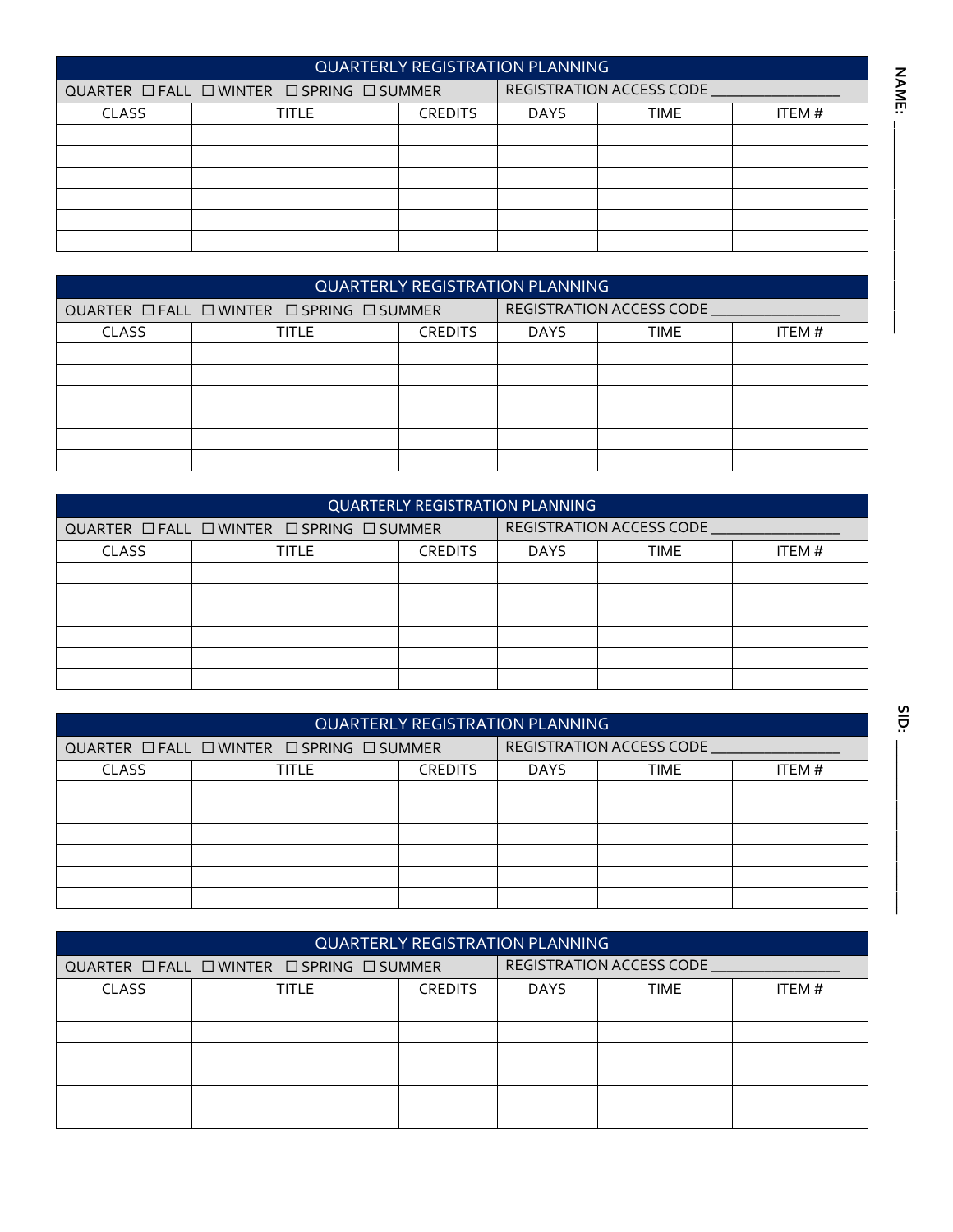# **Big Bend Community College WORKFORCE EDUCATION PROGRAM REQUIREMENTS**

### **Certificate of Achievement**

Students working toward a Certificate of Achievement need to develop a program plan with the faculty advisor in their Workforce Education area of interest. The plan must include all related instruction components. The Certificate of Achievement is designed to provide recognition for the student who has not completed an Associate in Applied Science degree program.

## **Certificate of Accomplishment**

Students working toward a Certificate of Accomplishment need to develop a program plan with the faculty advisor in their Workforce Education area of interest. The Certificate of Achievement is designed to provide recognition for the student who does not complete a Certificate of Achievement or an Associate in Applied Science degree program.

**Changes or substitutions for course work in the college catalog must be listed and approved by the advisor.** It is essential that students meet quarterly with their advisor before registration to review progress and plan their program.

Each program plan must be approved by the Workforce Education program advisor and Dean of Workforce Education. Certificates will be issued out of the Dean of Workforce Education Instructional Services office.

| $\Box$ Certificate of Achievement              | QTR & YR Completed: 1997    |      |
|------------------------------------------------|-----------------------------|------|
| $\Box$ Certificate of Achievement              | QTR & YR Completed: _______ |      |
| Title of Certificate:                          |                             |      |
|                                                |                             |      |
| Advisor Approval:                              |                             |      |
| Advisor                                        |                             | Date |
| Program Completion Approval:                   |                             |      |
| Dean of Workforce Education                    |                             | Date |
| <b>Instructional Services Office Assistant</b> |                             | Date |

**SID: \_\_\_\_\_\_\_\_\_\_\_\_\_\_\_\_\_\_\_\_\_\_\_**

SID: